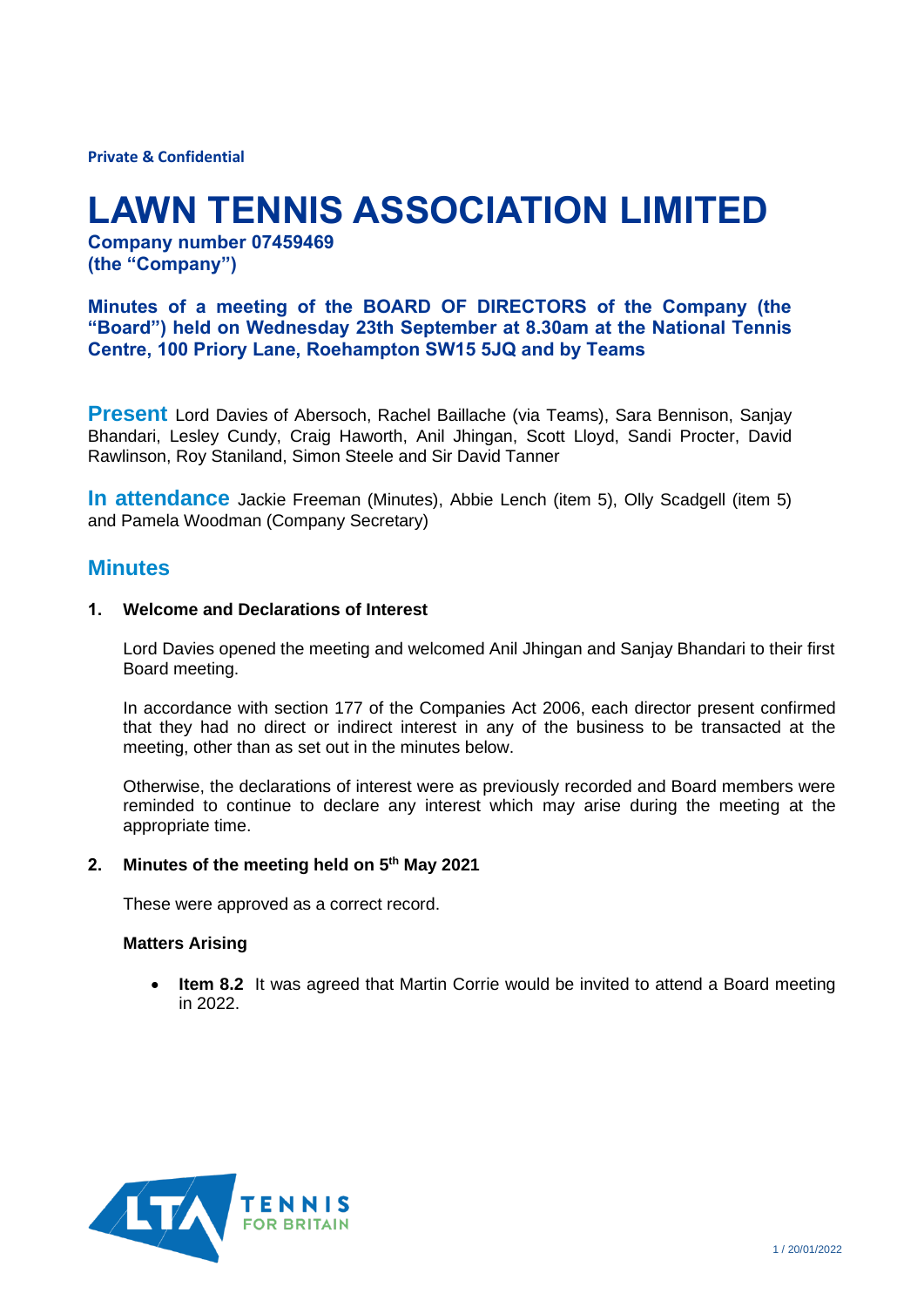# **3. CEO Executive Summary**

Board members had received a comprehensive summary in the Board pack. This was taken as read and Scott Lloyd supplemented his summary with a verbal update on a variety of operational and other matters. The 2021 business dashboard provided in the Board pack was noted.

# **4. Finance Update**

Simon Steele's report was included in the pack.

# **4.1 Management Accounts**

These were noted.

# **4.2 2022 Budget and Financial Planning**

Simon Steele's paper was included in the Board pack. Simon Steele explained that due to the challenges faced by Covid, the usual five year plan was not produced in 2020 and therefore a 3 year plan (2022-2024) had been developed. It is anticipated that a fuller five year planning exercise will be undertaken aligned to the Board strategy day planned for March 2022. An overview of the work completed to date on the 2022 budget was provided.

After further discussion, the Board approved the direction of travel and it was noted that the final 2022 budget would be presented to the Board in December 2021.

#### **4.3 Loan facility approval – The Secretary of State for the Department of Media, Culture and Sport**

The paper and supporting documentation included in the Board pack was noted.

#### **Loan Facility**

The Chairman noted that the Meeting was to consider, and if thought fit approve and authorise, the establishment of a committee of the Board to finalise and execute certain documents in connection with a loan facility (the **Loan Facility)** of £14,300,000 proposed to be made by The Secretary of State for the Department for Digital, Culture, Media and Sport (the **Lender**) and administered by The English Sports Council (the **Programme Manager**) to the Company's wholly owned subsidiary LTA Operations Limited (the **Subsidiary**).

#### **Documents**

It was noted that the principal financing documents were as follows:

- (a) a loan facility agreement proposed to be made between the Lender, the Programme Manager and the Subsidiary pursuant to which the Lender will make available the Loan Facility to the Subsidiary (the **Loan Facility Agreement**); and
- (b) a guarantee and debenture to be given by the Company and the Subsidiary in favour of the Programme Manager acting as security trustee for the Lender and the Programme Manager (the **Guarantee and Debenture**),

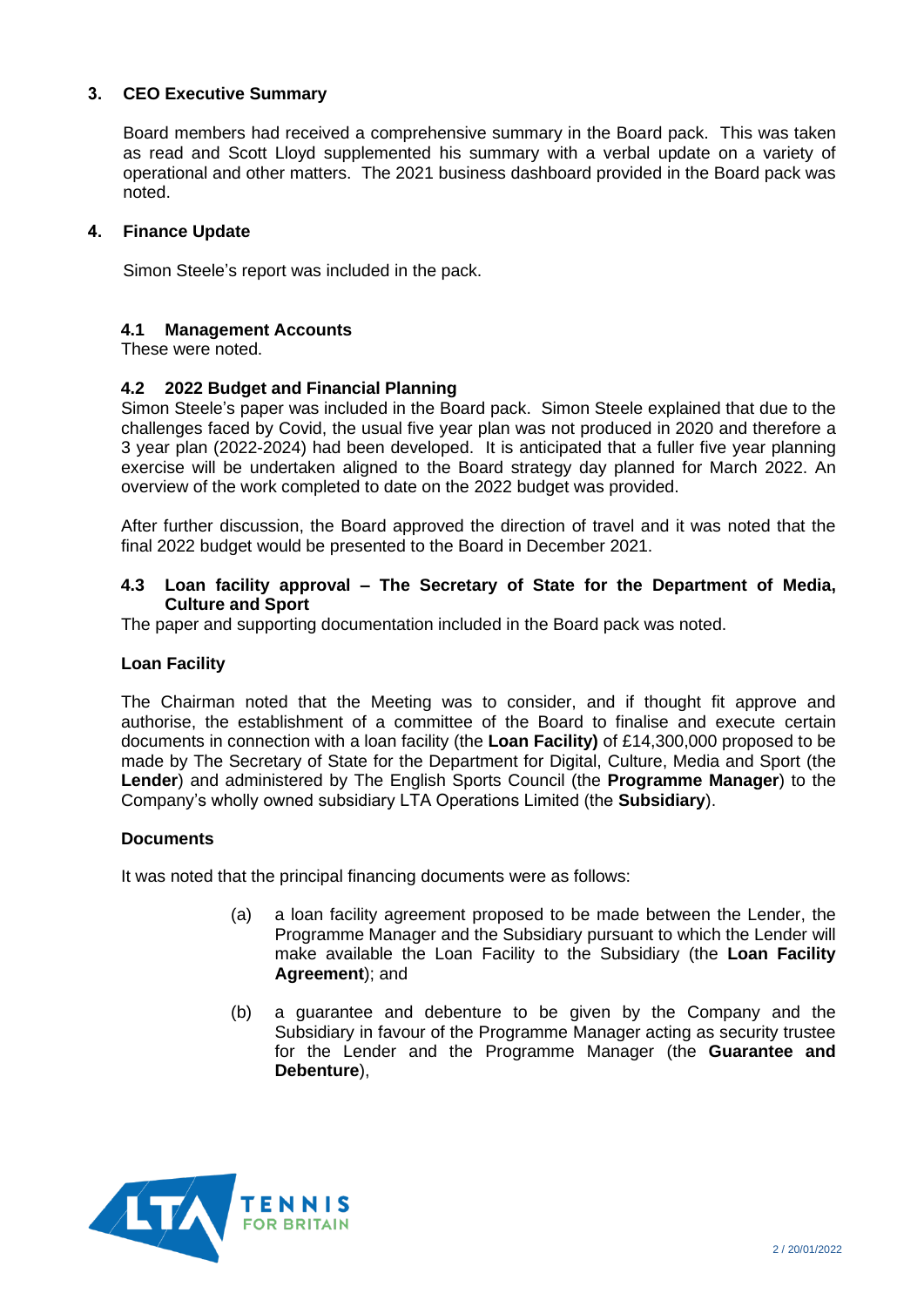# together the **Documents**.

A document provided by Farrer & Co – legal advisers to the Company in respect of the Loan Facility – summarising the key terms of the Loan Facility was produced to the Meeting (the **Summary Document**).

The Directors discussed the Summary Document and the key terms of the Documents set out therein, including, without limitation:

- (c) the representations, covenants and events of default under the Loan Facility Agreement;
- (d) the term, interest rate, fees and other elements of pricing in the Loan Facility Agreement; and
- (e) the obligations imposed by the Guarantee and Debenture.

The Directors noted that:

- (f) the Company has the power under its memorandum and articles of association to enter into the Loan Facility;
- (g) there are no borrowing, guarantee or security restrictions in the articles of association of the Company;
- (h) the Directors present at the meeting are empowered under Article 6 of the Company's articles of association to delegate any of the powers which are conferred on them under the articles of association to a person or committee; and
- (i) the implementation of the Loan Facility would, by providing the Company's group with additional liquidity, promote the success of the Company for the benefit of its members as a whole and would be for the purpose of carrying on the Company's business.

#### **Resolutions**

After further due and careful consideration, including consideration of the matters referred to in Section 172(1) of the Companies Act 2006, and having concluded that to do so would promote the success of the Company for the benefit of its members as a whole, IT WAS RESOLVED that:

- (j) Scott Lloyd and Simon Steele be appointed to a committee (**Committee**) pursuant to Article 6 of the Company's articles of association to act on behalf of the board of directors in relation to the Loan Facility and all documents and formalities connected with it;
- (k) the quorum of any meeting of the Committee be set at two members; and
- (l) the Committee be delegated all the powers of the board of directors required to enter into all agreements, deeds and documents on behalf of the Company in connection with the Loan Facility (including without limitation the Documents) as the Committee shall consider necessary or

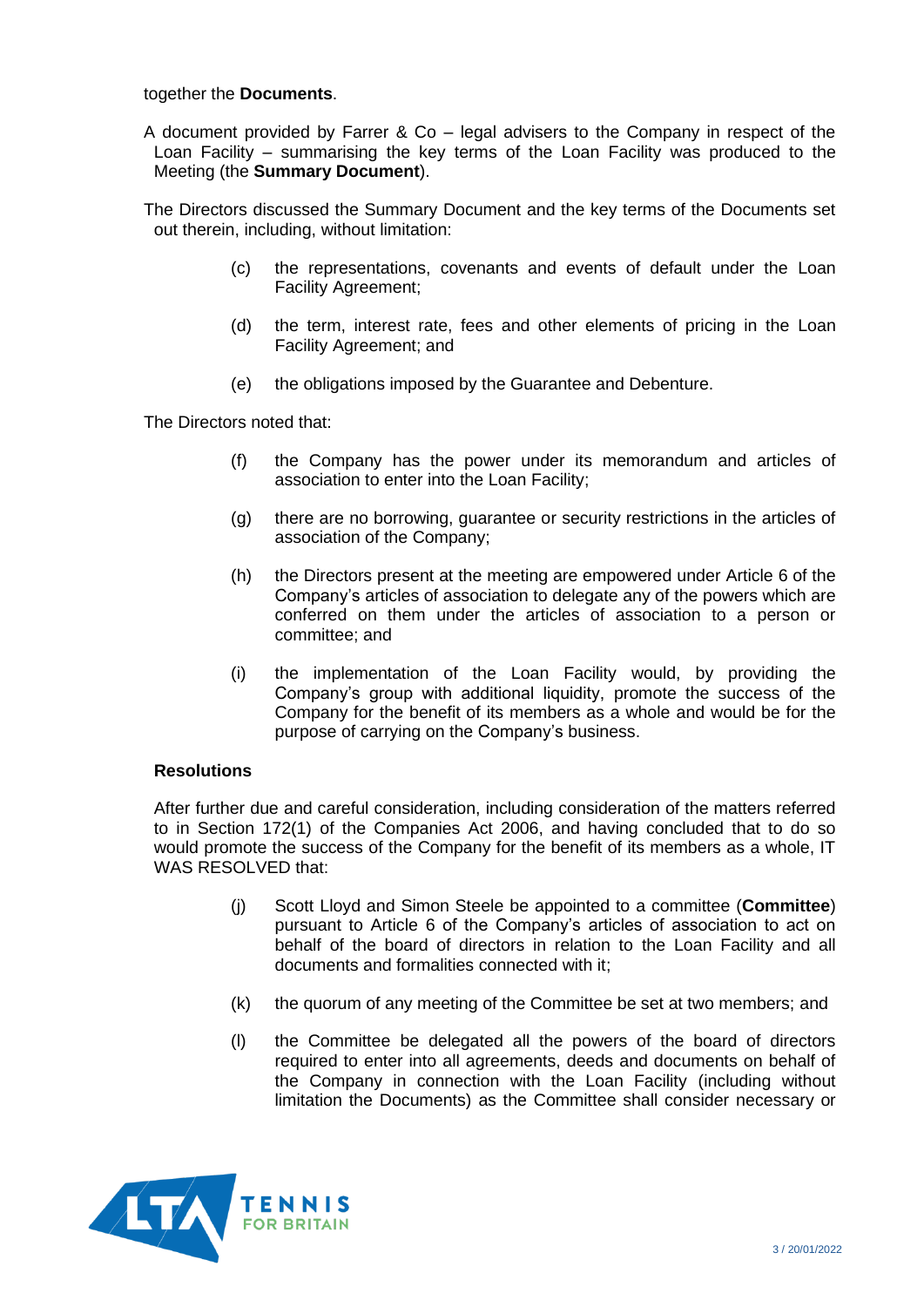desirable in the interests of the Company, subject to any regulations, resolutions or restrictions that may be imposed by the board of directors from time to time.

# **5. County and Island Association governance framework and Project Themis**

[Abbie Lench and Olly Scadgell joined the meeting]

Abbie Lench gave an update on the work to "develop and deliver an engagement plan for Counties to enable a joined up approach to growing tennis". The second version of the framework is being finalised and will be brought to the Board for approval at a future date.

# **Project Themis**

Pamela Woodman gave an update on the review of the LTA's governing documentation – Project Themis. There are initial working drafts of the revised documentation and Pamela Woodman would be seeking input from the Board members. The invitation to comment would be optional but she felt that the opinion and thoughts of the Council elected Board members would be particularly appreciated.

An overview of the two projects will be presented to the Council and a separate session will be run for Councillors to give them an opportunity to provide their feedback.

Pamela Woodman indicated that she hoped to be in a position to be seeking approval from the Board in December 2021.

[Abbie Lench and Olly Scadgell left the meeting]

# **6. Corporate Governance**

**6.1 Recommendations from Board Nominations Committee and Council Nominations Committee**

The Board approved the following recommendations from the Board Nominations Committee:

- To continue the appointment on the Board of each of Lord Davies, Rachel Baillache, Sara Bennison and Sir David Tanner for a period of 3 years but subject to the understanding that there is a review of the governing documentation ongoing (in view of which terms of appointment were under review). It was noted that the proposed continuation Lord Davies' appointment would be submitted to Council for approval.
- To appoint Sanjay Bhandari to the Audit Committee
- To appoint Rachel Baillache (as Senior Independent Director) to the Board Nominations Committee
- To appoint Anil Jhingan to the Remuneration Committee (in place of Rachel Baillache)
- To continue the appointment of James Keothavong for a further 3 years as a Board Nominated Councillor

The Board noted the composition of the Council Nominations Committee (subject to Project Themis) and upon the recommendation from the Council Nominations Committee:

• confirmed the appointment of Blane Dodds (Scotland), John Doe (Cheshire), Simon Jones (Shropshire) and Sarah Langford (Tennis Industry Association nomintee) as Councillors for 2022, such appointments to be notified to the Council; and